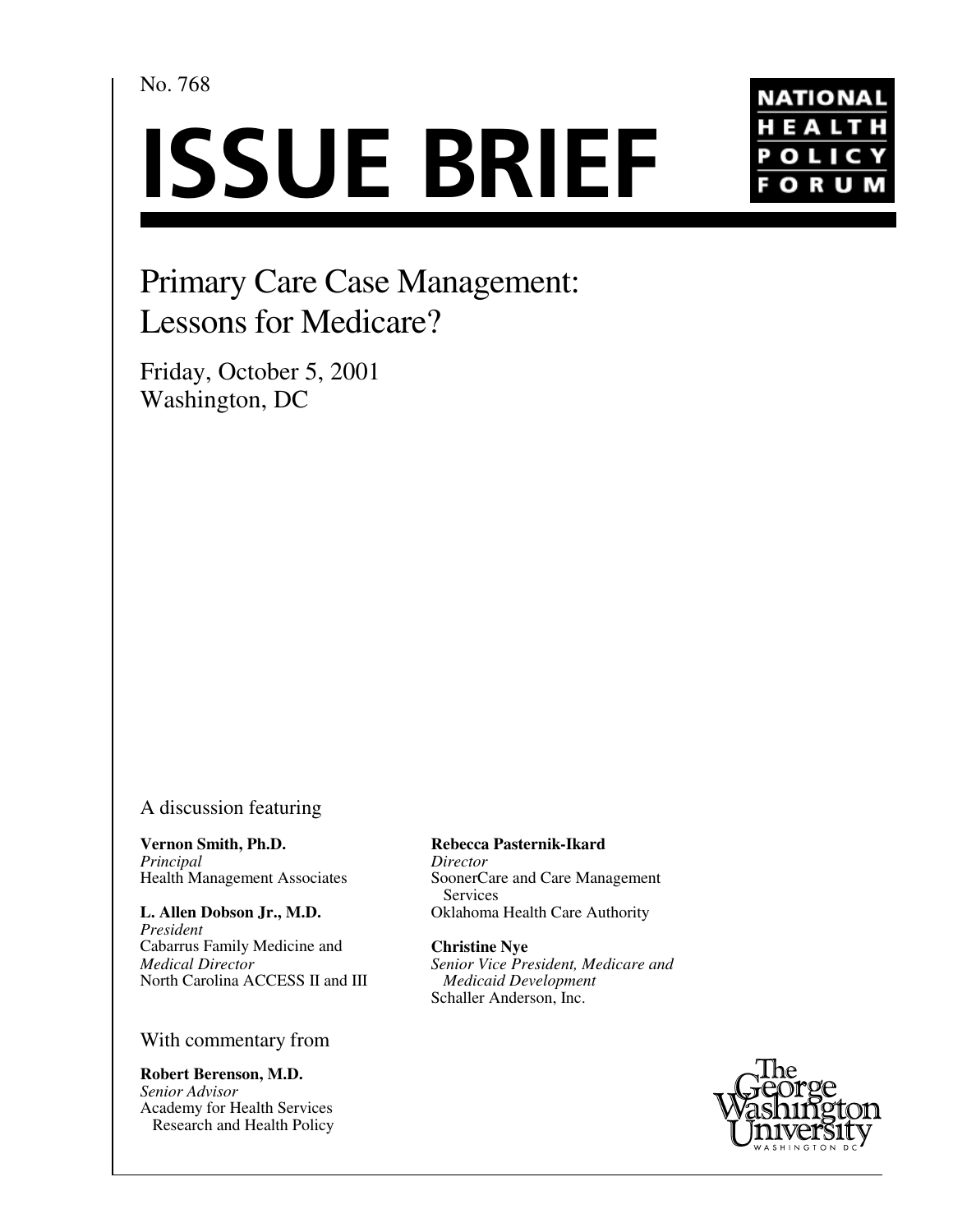# Primary Care Case Management

*Overview—This paper looks at primary care case management (PCCM) as a tool that states have used to manage the delivery of care to their Medicaid populations, an alternative to contracting with commercial managed care plans. PCCM has proved a flexible means of advancing state policy goals, including quality improvement, disease management, and coverage of special-needs populations. The paper considers provider and beneficiary perspectives on PCCM as well as state agency objectives and accomplishments. Finally, it raises the question of adapting the PCCM model for Medicare. Speakers at the accompanying Forum session will expand on these topics.*

While enrollment in Medicare+Choice, Medicare's managed care program, has not borne out the expectations of the Balanced Budget Act of 1997, the transition of Medicaid programs to managed care has continued for almost two decades. More than half the nation's Medicaid beneficiaries are now enrolled in a managed care plan.<sup>1</sup> As defined by the Centers for Medicare and Medicaid Services (CMS, previously the Health Care Financing Administration, or HCFA), that category includes commercial health maintenance organizations (HMOs), Medicaid-only HMOs, various prepaid arrangements under state Medicaid waivers, and state-sponsored primary care case management (PCCM) programs.

"Primary care case management" is an appellation coined for Medicaid, describing a model that combines features of fee-for-service and managed care. Today, 29 states have PCCM programs, which range from local and voluntary, as in Utah, to Arkansas's statewide mandatory ConnectCare. In several states, PCCM is the default enrollment for a beneficiary who fails to make a choice of plan.

Many states have introduced PCCM in selected counties before making it available statewide. Some continue to offer PCCM as an alternative to one or more managed care organizations (MCOs) in urban areas, where the latter commonly operate, while PCCM is the model of choice for rural areas, where a relative scarcity of providers and a scattered population make a risk-based approach infeasible. PCCM can also serve as the vehicle to extend health insurance coverage to hardto-serve populations, such as Supplemental Security Income (SSI) beneficiaries.

Typically, a PCCM program pays participating primary care physicians (PCPs) a small monthly administrative fee to coordinate care for Medicaid patients. The PCP must sign a contract with the state, agreeing to certain conditions of participation, such as providing access to a defined package of primary care services 24 hours a day, seven days a week. Medical services provided by the PCP generally are reimbursed on a feefor-service basis rather than by capitation, as is common in HMOs. Other responsibilities, such as participation in quality improvement projects, are included in some state PCCM contracts.

States have developed PCCM programs for a variety of reasons. At a time when managed care was just emerging, PCCM was viewed as a way to bring some structure and organization to the delivery system and begin to hold providers accountable while still saving state dollars. $^2$  As time went on, some states viewed PCCM as a possible transition between traditional fee-for-service and the new exigencies of manage care organizations. Today, with commercial MCOs exiting Medicaid in many markets, PCCM is seen by some as a sequel rather than a precursor, a method viable in its own right for maintaining a Medicaid managed care delivery system.

A defining PCCM characteristic is that states themselves are in charge. The state Medicaid agency either administers PCCM or manages a contractor who

## **ISSUE BRIEF**/No. 768

**Analyst/Writer:** Lisa Sprague

**National Health Policy Forum** 2131 K Street, NW, Suite 500 Washington, DC 20052 202/872-1390 202/862-9837 (fax) nhpf@gwu.edu (e-mail) www.nhpf.org (Web site)

**Judith Miller Jones,** Director **Michele Black,** Publications Director

**NHPF** is a nonpartisan education and information exchange for federal health policymakers.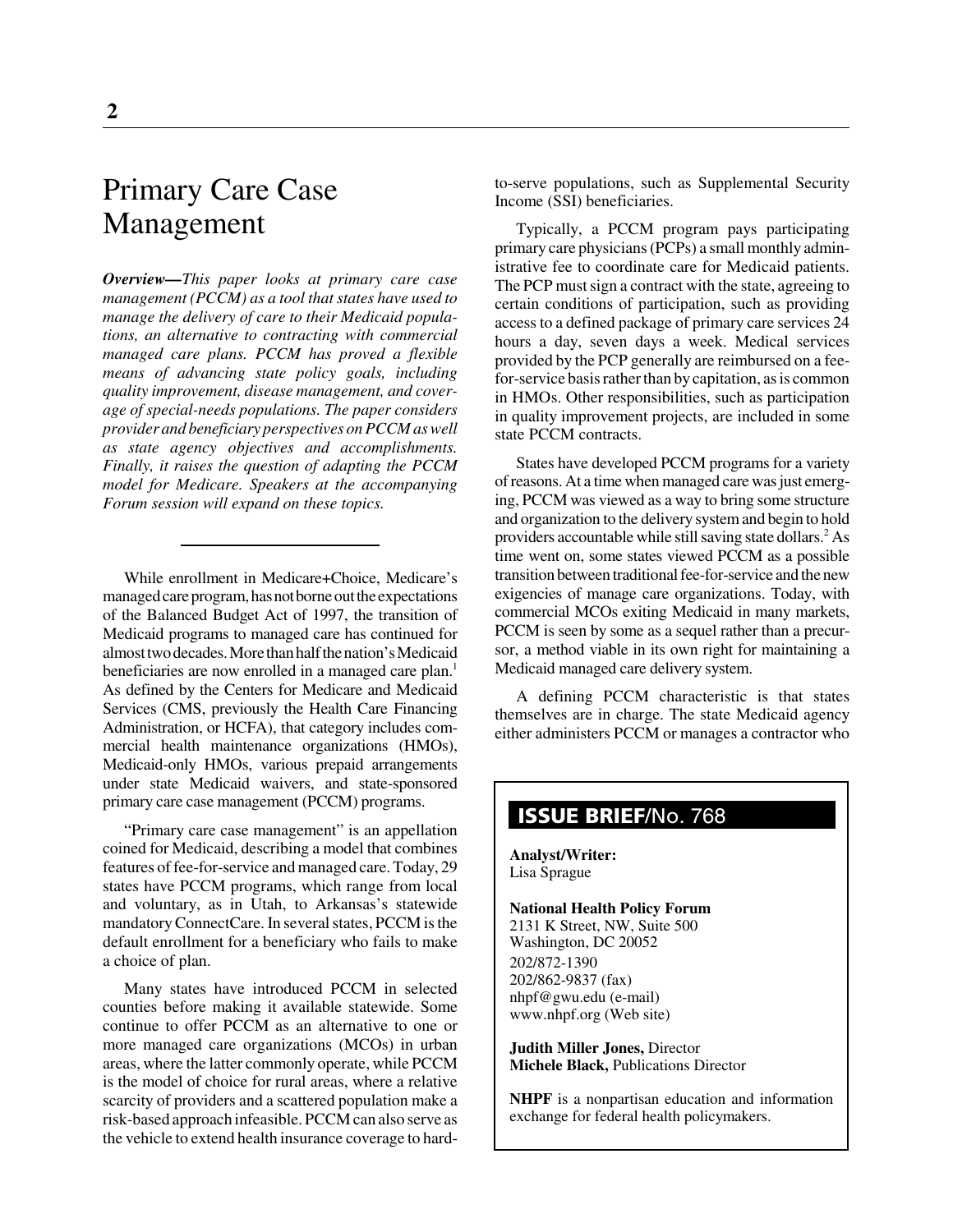does so. Administration entails responsibility for everything from provider recruitment to patient education, though a contract for independent evaluation is common. This range of responsibilities can be a more demanding prospect than awarding and monitoring an MCO contract or paying claims in a traditional fee-for-service world. State Medicaid executives are challenged to acquire the skills of commercial health plan managers. However, PCCM also offers managers an opportunity to tailor a program to the state's own population, culture, and public health priorities. Further, PCCM provides an assurance of continuity: unlike a for-profit MCO, a state agency cannot consider leaving when a market turns unprofitable.

PCCM's flexibility is demonstrated by its use in urban and rural areas, in specific markets and across states, and under voluntary and mandatory conditions. Its aims have encompassed disease management, performance measurement, and population health. As discussed below, both patients and physicians express satisfaction with PCCM participation. As federal and private-sector managers seek ways to broaden access and improve quality in a time when signals from commercial MCOs are mixed, looking at the PCCM model may offer some insight.

#### **LEGAL FRAMEWORK**

PCCM as an approach to Medicaid was enabled by an amendment to Title XIX of the Social Security Act in the Omnibus Budget Reconciliation Act of 1981. Its Section 1915(b) created a means by which states could waive statutory requirements that Medicaid programs offer comparable benefits statewide and offer beneficiaries freedom of choice in obtaining services. With an approved 1915(b) waiver, which was good for two years and could be renewed, a state could mandate that beneficiaries enroll in a managed care plan. It could also pilot-test plan refinements in a single county or metropolitan area.

The Balanced Budget Act of 1997 (BBA) extended further support to Medicaid managed care by permitting states—without need of a waiver—to require that beneficiaries enroll with managed care entities. Managed care entities were defined to include both MCOs and PCCM programs. Limitations were as follows:

- Mandatory enrollment could not be imposed on children with special health care needs, children in foster care, or certain Medicaid-eligible Medicare beneficiaries.
- Native Americans and Alaskan natives could be mandated to enroll only in an Indian health, urban Indian, or tribal managed care entity.

States were required to offer all beneficiaries a choice of at least two plans or, under PCCM, at least two PCPs.

The BBA specified that primary care case management services (including "locating, coordinating, and monitoring of health care services") would be Medicaid-covered services.<sup>3</sup> A qualifying PCCM program must make provision for 24-hour emergency treatment, reasonable geographic availability of service delivery sites, and a sufficient number of physicians to serve the Medicaid population "promptly and without compromise to quality of care."

#### **PCCM AND MANAGED RISK PLANS**

Both legally recognized as managed care plans, PCCM programs and MCOs often share significant characteristics. Both comprise a panel of physicians and charge one PCP with primary responsibility for each patient. Both seek to structure incentives (to physicians and patients) to encourage appropriate use of medical services. Both can and typically do undertake utilization review, patient education programs, and quality monitoring activities. Independent evaluations of PCCM programs have recorded initial savings in the range of 5 to 15 percent compared to a similar fee-for-service population, comparable to savings achieved by MCOs.4

PCCM programs may have been more fortunate in their public image, in part because of terminology: a "care coordinator" or even a "case manager" sounds less forbidding than a "gatekeeper," the pejorative label MCOs have been saddled with. Another factor affecting satisfaction is the history of enrollee populations. Many Americans who were moved into managed care by their employers found new restrictions irritating, whereas many Medicaid beneficiaries entering PCCM have found a stable relationship with a physician that had previously been difficult to achieve. In fact, as Charles Milligan—a former New Mexico Medicaid director now with the Lewin Group— has observed, PCCM has enjoyed a steady popularity with both patients and primary care providers.

While specialists and enrollees sometimes were unhappy with the arrangement, since enrollees couldn't just present for specialty care without a PCP referral, you haven't heard much discontent in the provider or enrollee ranks about PCCM programs, especially since no providers were considered "out of network" and referrals generally weren't secondguessed. No entity really injected itself between doctors and patients.<sup>5</sup>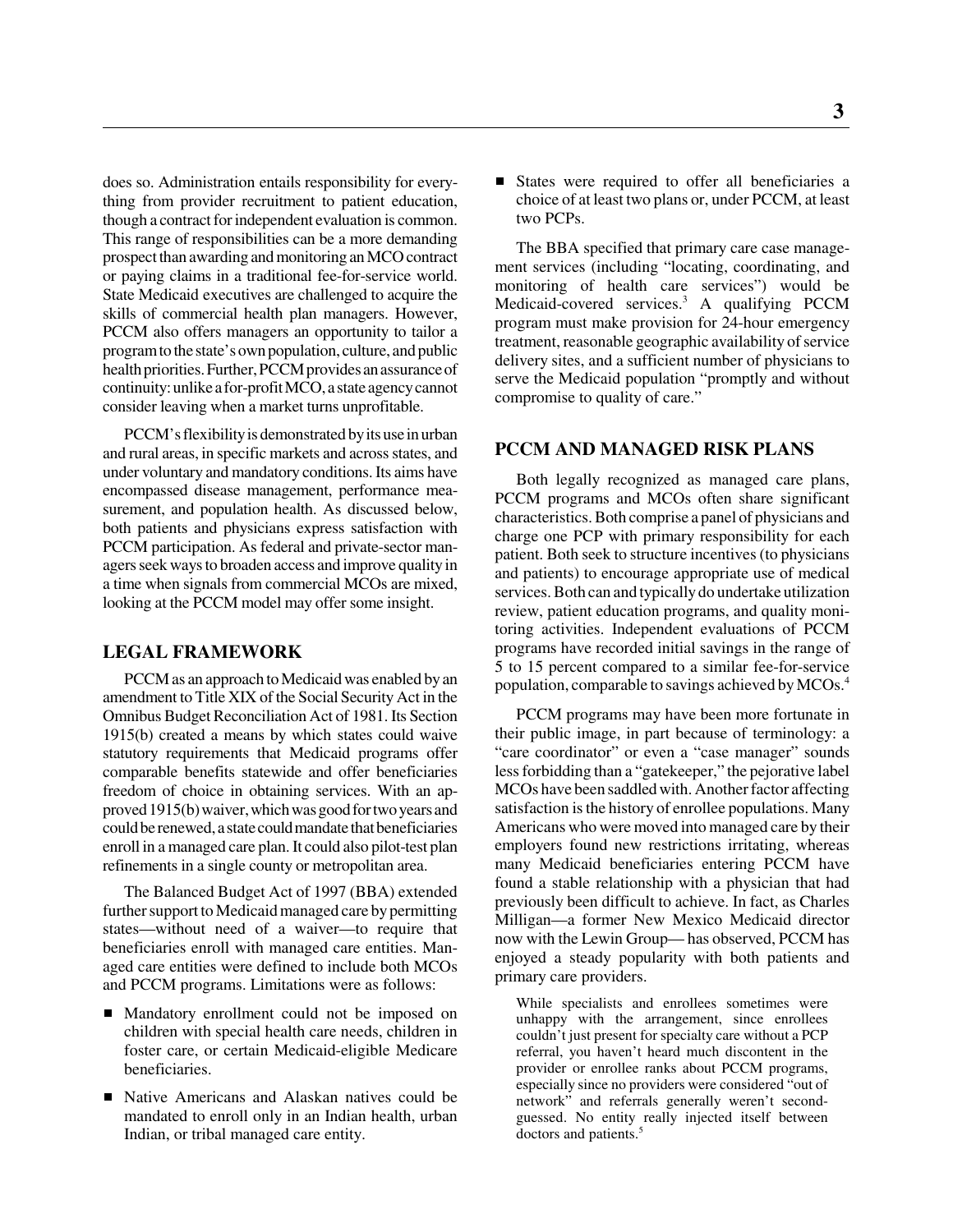A major difference between a PCCM program and an MCO, frequently, is the sharing of financial risk. In accepting capitation from an MCO, providers assume financial risk for the care of a patient population. PCCM physicians, with fee-for-service reimbursement supplemented by a management fee, do not take on additional risk by virtue of their contracts. Some physicians might argue that contracting with Medicaid always entails some risk—the legislature may cut rates again, for example—but a doctor who finds himself with a sicker-than-average group of patients is not disadvantaged under PCCM as in a risk contract. On the other hand, a provider not at risk has less incentive to keep a careful eye on costs.

What Milligan characterizes as "second-generation" PCCM has moved beyond the simple gatekeeping fee, drawing from the more sophisticated repertoire of commercial managed care such enterprises as provider credentialing, member surveys, and quality improvement initiatives. In short, said Milligan, these programs have come to "closely resemble risk-based managed care," with the state, rather than MCOs, controlling the overall enterprise."<sup>6</sup> (It is interesting to note that a resemblance grows from both directions: MCOs have become less

forceful in their oversight, with broader networks and reduced requirements for prior authorization.)

Competition between PCCM programs and MCOs can have both positive and negative ramifications. In a market where both are feasible, competition can increase beneficiary choice and motivate both MCO and PCCM programs to improve quality and service. The existence of a PCCM alternative can give the state greater bargaining leverage with the MCO, and it serves as a place for beneficiaries to go should an MCO decide to leave the state. However, the existence of a PCCM program may actually encourage MCO withdrawal if the state is not careful to apply access, qual-

ity, and reporting standards evenhandedly. Massachusetts has taken this consideration to heart and rates its PCCM program along with MCOs in the state according to the standardized performance measures derived from the National Committee on Quality Assurance's Health Plan Employer Data and Information Set (HEDIS). Indeed, Massachusetts regards the PCCM program as a statemanaged HMO, not a fancier version of fee-for-service.<sup>7</sup>

#### **PCCM DESIGN**

A state may have one or more objectives in establishing a PCCM program, such as increasing access, holding providers more accountable, establishing state control over medical quality, replacing exiting MCOs, or responding to the "managed care backlash." Obviously, the objective will drive program development. But states that have successful PCCM programs, and their evaluators, agree on certain key considerations: state resources, capabilities, and culture; provider involvement; reimbursement and funding; and beneficiary involvement.

#### **State Resources, Capabilities, and Culture**

As researchers Jim Verdier and Cheryl Young put it in a report on what works and what does not in man-

"States should not design programs they cannot administer."8 This seems selfevident, but the authors go on to explain,

> If states are considering programs that could require collection and analysis of complex data for ratesetting purposes, for example, or extensive counseling of beneficiaries on a variety of managed care options, they should determine up-front whether they have or can obtain the necessary resources either in-house . . . or by contracting out.

aged care purchasing,

Different states have made different decisions. Some state agencies rely entirely on their own personnel. By contrast, Texas em-

ploys Birch & Davis, a private contractor, to administer its Texas Health Network. Oklahoma contracts out only

#### **Massachusetts: Competing with the HMOs**

The Primary Care Clinician Plan (PCCP), may fairly be regarded as the "grande dame" of PCCM. The use of "plan" in the title was intentional, as PCCP was designed to resemble a commercial HMO. It has engaged in a sophisticated menu of managed care activities, including provider performance measurement, member satisfaction surveys, and well-defined quality improvement projects. With voluntary enrollment, approximately 82 percent of eligible beneficiaries-450,000 people-select PCCP participation. More than 1,300 primary care practices participate in the provider network.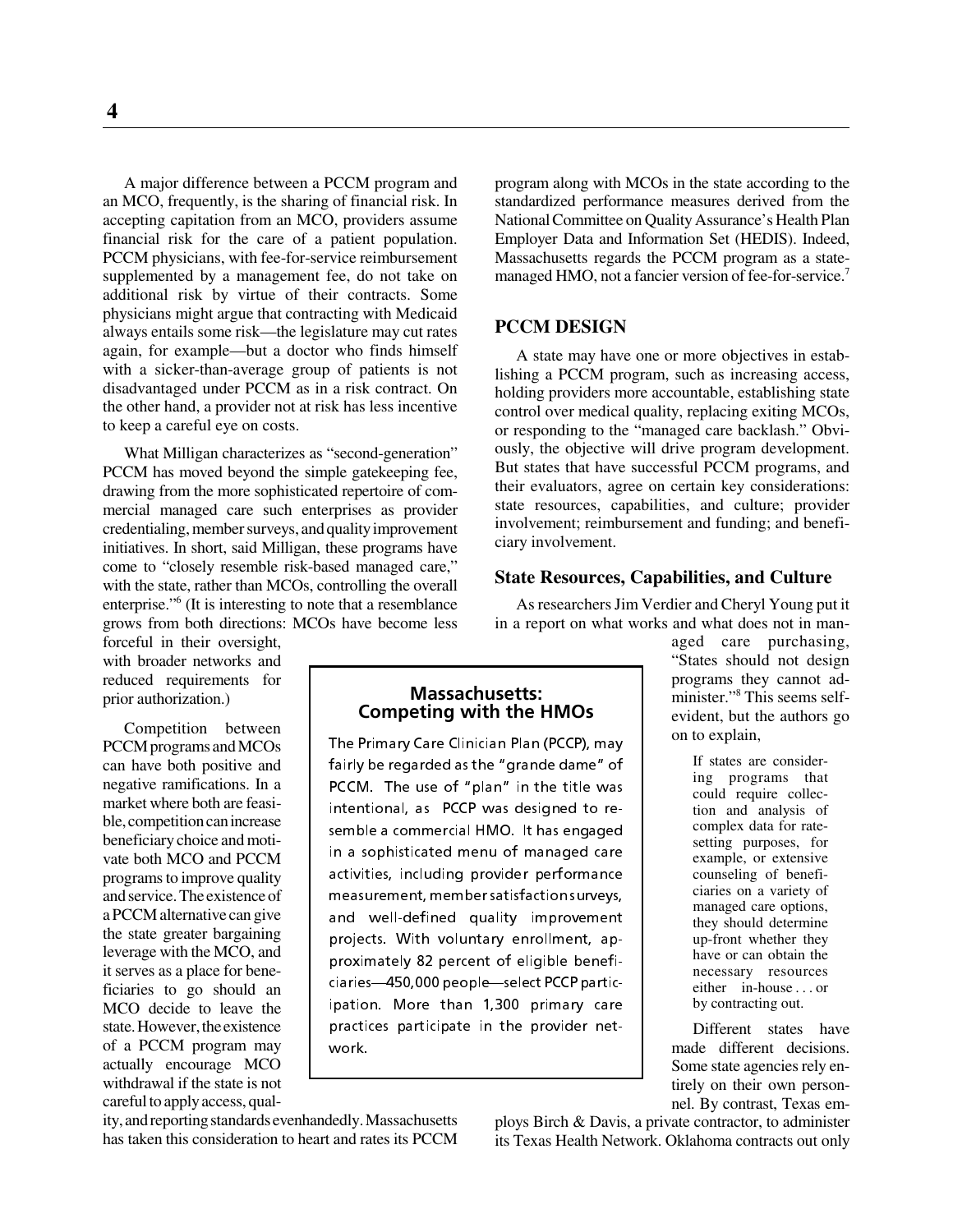very specific functions, such as provider training. North Carolina relies on county-based personnel for many patient- and provider-relations functions.

Some states that ventured into PCCM chose to regard it as a stepping-stone. Michigan, which in 1982 became the first state to implement PCCM, dismantled its program in 1997 in favor of contracting with competitive MCOs. New Mexico, citing a 23 percent increase in the previous fiscal year's Medicaid costs, made a similar decision the same year.<sup>9</sup>

By contrast, other states that did not join the initial PCCM foray are finding that the idea has promise almost two decades later. For example, Ohio is looking at standard PCCM and a disease management version to improve service to its Medicaid clients, especially in the absence of HMO competition in some areas of the state.10 Nevada and Idaho are looking at expanding

PCCM into rural counties as a replacement of the current fee-for-service arrangement. Indiana and Washington are exploring the use of care coordination and case management in the SSI population. Several states are considering how PCCM could improve service to people eligible for both Medicare and Medicaid.<sup>11</sup>

Overall, says Nikki Highsmith of the Center for Health Care Strategies, states are applying valuebased purchasing tools to PCCM programs and are achieving better access and quality than Medicaid feefor-service as a result. Linking overall programmatic goals with appropriate phy-

sician incentives is also a key to a state's success.

#### **Provider Involvement**

Provider buy-in to PCCM from its inception is certainly a boon to program management. Some states made considerable effort to involve physicians from the beginning of the design phase. Texas held public meetings around the state to solicit provider input. North Carolina's Access II and III refinements of its basic Access I PCCM program are described by the state as "provider-driven," and physicians were asked to develop their own best practices and quality improvement measures. Massachusetts government has a tradition of working closely with providers; the state's effort to include groups such as the Massachusetts Medical Society and the League of County Health Centers in program design and provider recruitment has "paid off again and again," says a former PCCM program director.12 Several states have formed physician councils to serve as advisors on policy and provider concerns.

States have invested significantly in provider relations staff and programs. As the authors of a National Academy for State Health Policy review of state programs observed,

Since PCCM success relies on having a sufficient number of primary care providers to coordinate beneficiary access to appropriate care, provider recruitment becomes more of an issue for the state

#### Arkansas: **Collaborating with Stakeholders**

ConnectCare representatives visit each PCP twice a year, establishing a relationship and serving as a liaison to the Department of Human Services. The department, working with Electronic Data Systems, Inc., developed an automated eligibility verification and claims submission system for physicians in 1992, which provides online eligibility and utilization data on beneficiaries and allows online billing for Medicaid claims. Physicians, who had viewed Medicaid patients as sources of inherent frustration, became enthusiastic ConnectCare supporters.

than under either fee-forservice Medicaid where the beneficiary is responsible for finding his or her own provider, or under an HMO model where the HMO takes responsibility for provider recruitment.<sup>13</sup>

States encourage both providers and enrollees to spread the word. Some states, such as Maine, use outside contractors for recruiting. Beyond recruiting lies the corollary challenge of provider retention.

In Arkansas, Connect-Care representatives visit each PCP twice a year, establishing a relationship and serving as a liaison to the state's Department of Human Services. The department, working with Elec-

tronic Data Systems, Inc., developed an automated eligibility verification and claims submission system for physicians in 1992. This provides online eligibility and utilization data on beneficiaries and allows online billing for Medicaid claims. Its popularity in part accounts for the state's proud claim that enrolled physicians represent the capacity to serve four times the existing caseload.<sup>14</sup>

Oklahoma conducts regional forums to address the questions and concerns of its participating providers. Several states have employed a 24-hour nurse advice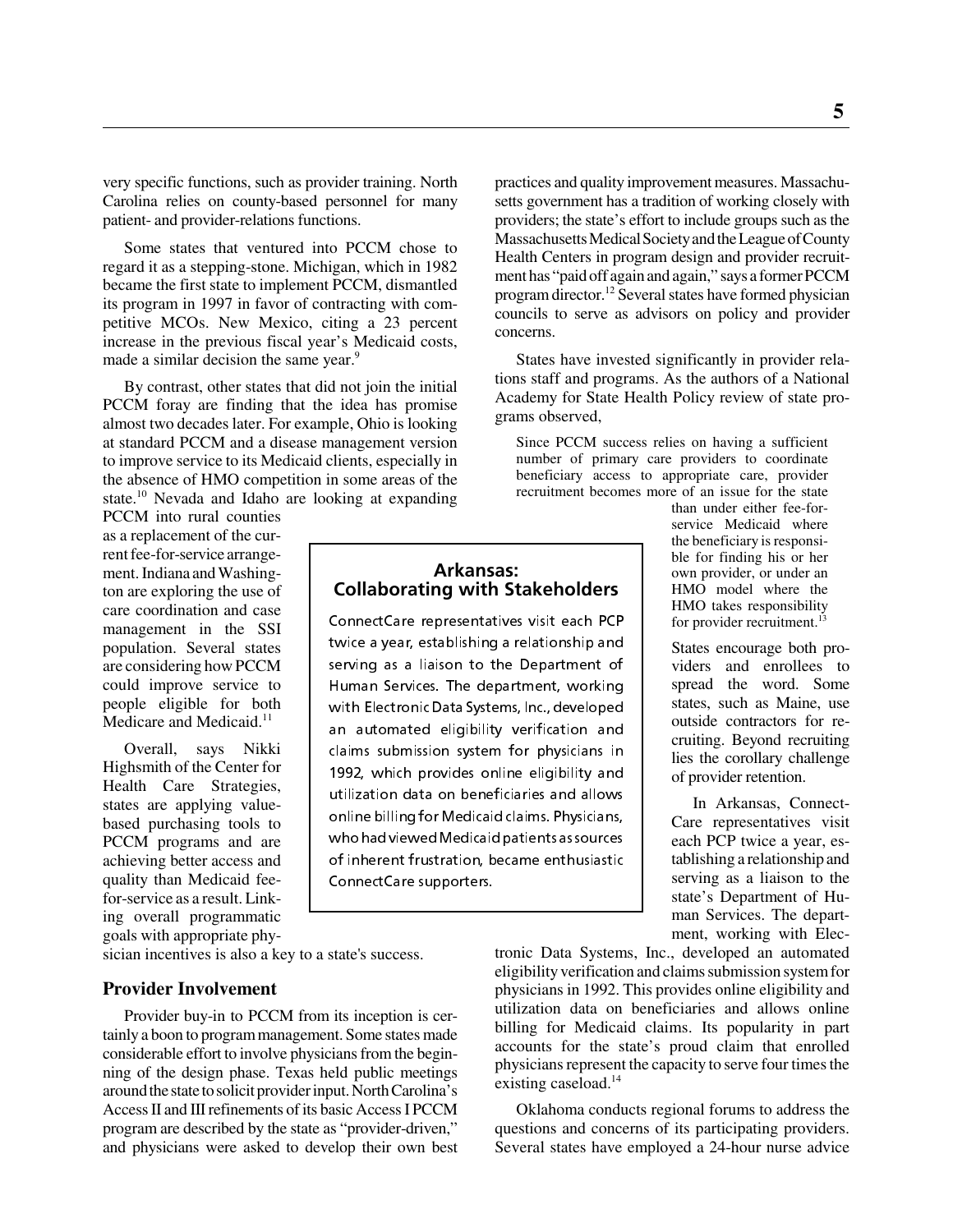line for enrollees and, where nurses are empowered to make specialist and hospital referrals, allow this to serve as partial fulfillment of the 24-hour access requirement imposed on PCPs.

Educational programs also play a role in provider relations. States may disseminate best practices associated with certain diseases or conditions, make available Web-based instructional modules, or draw physicians' attention to new research. This offers an opportunity to emphasize state health priorities; for example, educational communications to providers may dwell heavily on AIDS, diabetes, or asthma, depending on what the state has chosen to measure.

Feedback to providers is seen as a critical support in many states. Provider profiling shows a physician how his practice patterns compare to those of peers in his region or statewide. An enhancement can tell the PCP things about his patients he might otherwise not have known. For example, Alabama actively encourages emergency room physicians to contact a patient's PCP, and North Carolina includes emergency room use in quarterly reports on patient utilization of services prepared for PCPs.

#### **Reimbursement and Funding**

It is not surprising that reimbursement plays a significant role in providers' enthusiasm and loyalty. Nor is it surprising that providers, wherever located, are virtually unanimous in finding Medicaid rates too low. But some states have been able to address provider as well as budgetary concerns in their reimbursement design—and to further population-health goals as well.

The original PCCM concept incorporated a case management fee of \$3.00 per member per month (PMPM) paid to the PCP in compensation for the additional duties of care coordination, such as making referrals and reviewing overall care.<sup>15</sup> The \$3.00, a capitated amount that is paid regardless of whether any service is provided that month, is a de facto increase in Medicaid reimbursement. Depending on how many Medicaid patients enrolled with the primary care provider, the aggregate PMPM payments might or might not represent a significant motivator. Some skeptics have questioned what kind of quality enhancement a state could really expect for \$3.00.

As PCCM programs evolved and state managers studied MCO practices to learn the techniques of managed care, some state agencies have gone beyond the basic fee approach. Massachusetts abandoned the \$3.00 standard. Instead, to encourage the provision of certain specified primary care services, the primary care clinician receives an "enhanced" payment of \$10.00 when such services are provided to a Medicaid enrollee. Oklahoma has adopted partial capitation for primary care, paying a set amount for basic office visits (such as well-child care) and an enhanced payment for Medicaid's EPSDT (Early and Periodic Screening, Diagnostic, and Treatment) service for children. In Maine, PCPs receive a PMPM payment and also participate in a bonus pool that is distributed annually based on a composite measure of the physician's Medicaid caseload, emergency room use, and predefined prevention and quality goals.

The level of provider reimbursement is not the only issue: timeliness and accuracy are also important. A state without an excellent claims payment system, notes PCCM expert Vernon Smith, is going to have difficulty administering a PCCM program—and keeping providers.16 Massachusetts urges its providers to do their part—"If you do not verify a member's eligibility before providing services, you might not be paid for those services"—and makes available a verification system to make it easy.

#### **Beneficiary Involvement**

Identifying and enrolling eligible beneficiaries presents the same basic challenges for a PCCM program as it does for other Medicaid and SCHIP plans. That is, get the word out, go where the potential clients are likely to be, and anticipate communications difficulties from illiteracy to not speaking English to distrust of giving information to "the government."

Many states have chosen to contract with enrollment brokers to assist beneficiaries in making plan and/or provider decisions; others have allocated staff positions to this activity. In 1997, 37 of the 40 states offering managed care plan choice had established some form of enrollment counseling.<sup>17</sup> Member hotlines are a common service. For example, Arkansas offers a 24-hour help line to answer questions about enrolling with a PCP or changing enrollment as well as to address beneficiary complaints.

Program design decisions—such as whether PCCM enrollment will be voluntary or mandatory and whether that will vary based on where a person lives—have framed communications issues in some states. Some studies have shown a trend toward voluntary PCCM enrollment. For example, the Maternal and Child Health Policy Research Center reported that, for children receiving Temporary Assistance for Needy Families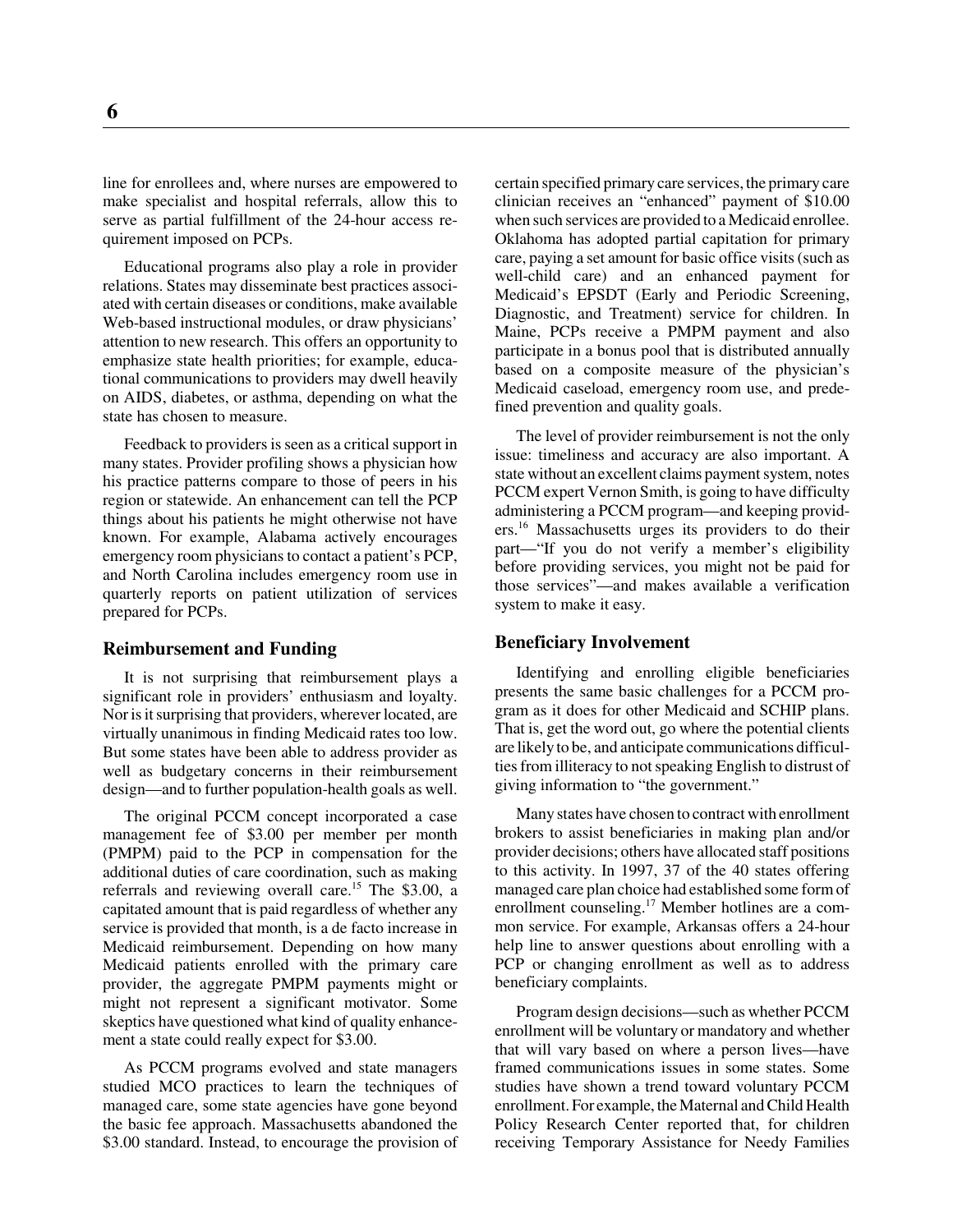benefits or eligible for Medicaid because of poverty, 19 percent of PCCM states had a voluntary enrollment policy in effect in at least some part of the state in 1996, while 34 percent did so in  $1999<sup>18</sup>$  On the other hand, the BBA provision eliminating the need for a 1915(b) waiver also prompted, or at least enabled, several states to promulgate mandatory managed-care enrollment.

Voluntary enrollment by definition entails a choice of whether to participate. Even where enrollment is mandatory, beneficiaries are called upon to make decisions, such as choosing a PCP. In Indiana, choice of provider in fact drives choice of plan; beneficiaries are enrolled in an HMO or the PCCM program according to their chosen physician's affiliation.

It may happen that a beneficiary desires to sign up with a PCP not currently participating in a state's managed care program. Some PCCM programs make considerable effort to accommodate these wishes. For example, area office staff in Florida will visit a nonparticipating PCP requested by a beneficiary to see whether that physician can be persuaded to enroll, even if only to treat that single beneficiary.19 When an Arkansas beneficiary without a PCP appears in the emergency room for nonemergent care, emergency room staff are permitted to assist the patient in selecting a PCP; for this service, the state pays a small fee and allows the emergency room to bill Medicaid for the care provided.

After enrollment, states have developed incentives—such as points or coupons that mothers earn for a well-child visit or immunization, redeemable for diapers, clothing, or gasoline—to encourage members to see their PCPs to receive preventive services. There may also be procedures to discourage inappropriate behavior; for example, Maine's quality management nurses send letters to PCCM members who have visited the emergency room for common ailments such as coughs and colds, advising them to see their PCPs instead.20

#### **EXPANDING THE MODEL**

#### **Disease Management**

As state officials have grown comfortable with the evolution from claims-payer to active plan administrator that PCCM entails, they have considered ways to expand the model's reach. For example, PCCM has been recognized as a model that particularly improves quality of care for persons who need assistance navigating the medical care system, prompting state Medicaid programs to include more population groups in PCCM over time. $21$ 

These may include the disabled, children with special health care needs, even the institutionalized.

In Florida, where approximately half of Medicaid recipients were covered under the PCCM program, MediPass, the legislature in 1997 authorized the establishment of a chronic disease management (CDM) program. The Agency for Health Care Administration (AHCA) determined that approximately 19 percent of MediPass enrollees met the criteria for CDM.<sup>22</sup> AHCA sought bids from disease-management vendors to provide service for MediPass members with specified high-cost, high-prevalence conditions for which clinical treatment patterns had been observed to vary. Initially, these were HIV/AIDS, diabetes, asthma, congestive heart failure, and hemophilia; the legislature subsequently added end-stage renal disease, cancer, sicklecell anemia, and hypertension.

An evaluation of the program by researchers from Medimetrix and the Center for Health Care Strategies found that CDM offers states new tools for integrating and managing costly care, particularly where HMOs are withdrawing from Medicaid. The evaluators note that,

Disease management strategies move away from typical demand management (e.g., utilization review and prior authorization) toward [a focus] on provider and member support and education about how to appropriately manage, treat, and live with chronic illness.<sup>2</sup>

A question about the CDM program is its reliance on disease-specific vendors, which seems to presuppose that patients have a single diagnosis. This is not necessarily the case among the chronically ill; indeed, multiple and interdependent conditions are the norm in some populations, such as the elderly. To serve such beneficiaries well, the agency needs to assure that communication occurs, for example, that the disease management firm treating hypertension coordinates its services with the PCP treating headaches or the specialist treating macular degeneration.

Case management programs utilizing nonphysician care managers (often nurses) are fairly common in the private sector; many insurers, third-party administrators, and even large employers have adopted case management as a means to manage catastrophically expensive cases and, increasingly, to identify and intervene in cases that have the potential to become complicated and expensive. The goal here is to coordinate all care a patient needs and receives. States could follow this example—as some have begun to do—either employing their own case managers or contracting for this service. It should be noted that preventive case management,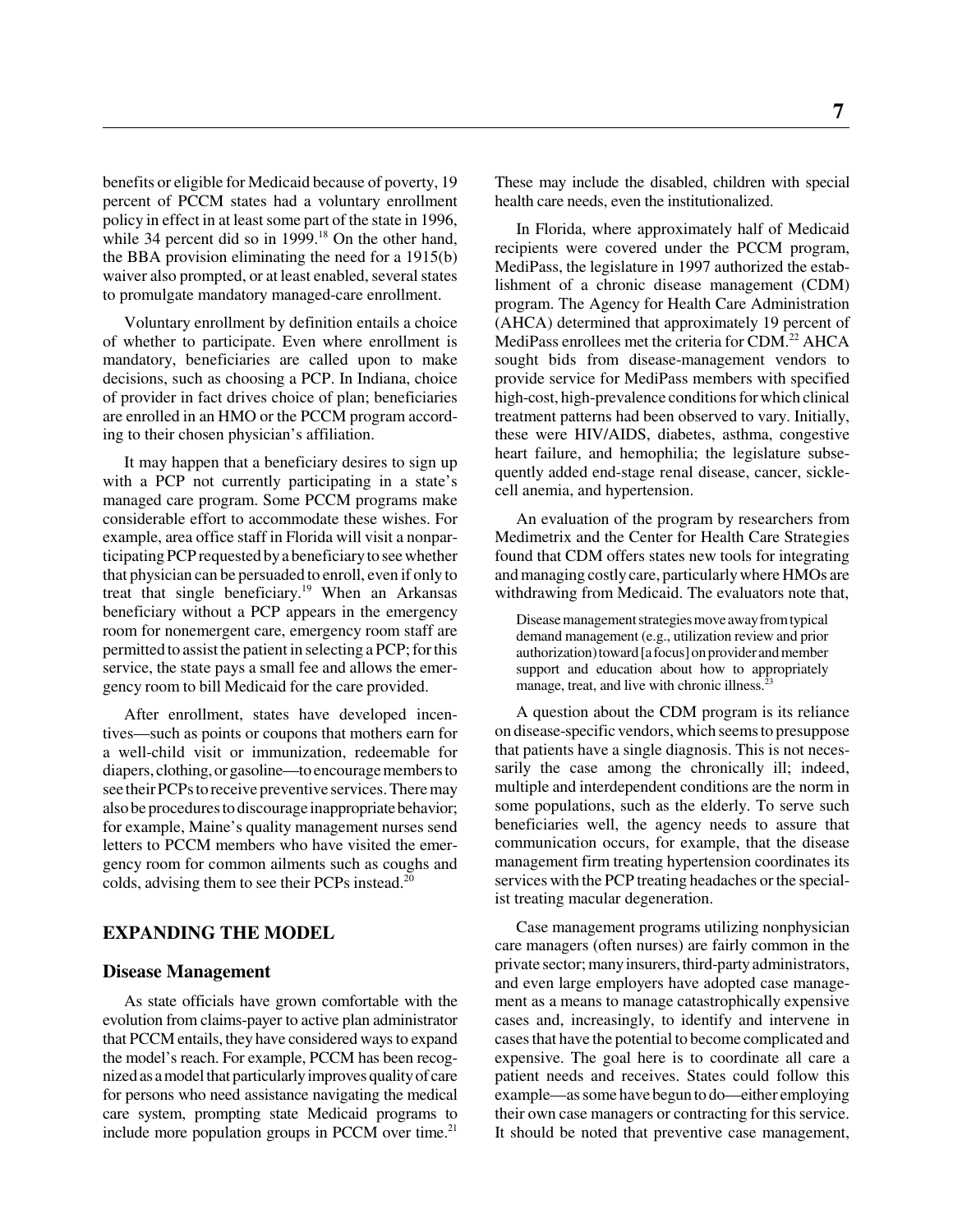that is, analyzing a population to identify potentially atrisk cases, requires a sophisticated information system and access to timely and accurate data.

A strength of the PCCM model is its assurance of case management. As with any Medicaid program, however, a challenge for PCCM as a disease management model is that Medicaid eligibility is not necessarily stable. If a beneficiary goes in and out of eligible status and employment and family circumstances change, tracking his or her condition and quality of care over time could easily by disrupted. It is possible for a state to address this with a policy of continuous guaranteed eligibility for a specified period of time, such as a year.

#### **Quality Partnerships**

Taking a leaf from the private-sector notebook, state managers learned to pay attention to their contracted MCOs' scores on standard-

ized quality measures such as HEDIS and patient satisfaction instruments such as the Agency for Healthcare Research and Quality's consumer assessment of health plan's survey, or CAHPs. It was not then a huge stretch to apply the same standards to their PCCM programs. Here again, state officials saw an opportunity to advance health goals appropriate to their populations by emphasizing certain measures and looking for steady improvement rather than performance to a national norm.

North Carolina's refinement of basic PCCM was directed toward providers. State officials cite "the on-

going challenge" of structuring incentives for physicians that do not require greater expenditure.<sup>24</sup> One way, they thought, was to increase PCPs' sense of ownership of the program by decentralizing, promoting support and feedback while deemphasizing edicts, and giving doctors tools that would make provider groups a real alternative to MCOs.

Access I, basic PCCM, was rolled out to all counties beginning in 1991. Under Access II, implemented in six counties beginning in 1997, beneficiaries enroll with a

group practice that has a previously approved plan for managing a Medicaid population. The state adds a supplemental \$2.50 PMPM to help finance information systems and quality improvement projects. Access III, piloted in 1999, allows a physician group to manage an entire county's Medicaid caseload, working with county agencies to address various human services issues that affect population health. Access III currently operates in two counties.

#### **BEYOND MEDICAID?**

State Medicaid directors can point to successes in using PCCM to address the challenges of delivering health care to populations such as the disabled and the elderly. Not all the disabled and elderly are Medicaid beneficiaries, of course. It seems only logical to ask if PCCM could prove a fruitful approach for Medicare.

#### North Carolina: **Enabling Local Management**

The state's PCCM design goal was to increase PCPs' sense of ownership of the program by decentralizing, providing support and feedback while deemphasizing edicts, and giving physicians tools that would make provider groups a real alternative to MCOs. Medical groups in some counties have applied for state approval of a plan to manage a Medicaid population, working with county agencies to address various human services issues that affect population health.

This is not a new question. The National Academy of Social Insurance's 1998 report *From a Generation Behind to a Generation Ahead: Transforming Traditional Medicare* suggested that case management held promise for both the cost and quality of care given to feefor-service Medicare beneficiaries. The Clinton administration plan for Medicare reform first announced in June 1999 called for the implementation of a voluntary PCCM alternative for feefor-service beneficiaries. A bill introduced in the  $107<sup>th</sup>$ Congress by Sens. Blanche Lincoln (D-Ark.) and Harry Reid (D-Nev.) would authorize Medicare coverage of

assessment and care coordination services provided by physicians to qualified frail elderly and those at risk of institutionalization, functional decline, or death. $^{25}$ 

Within CMS, investigation of this concept is proceeding in small stages. Maine's pilot MaineNET program for beneficiaries dually eligible for Medicare and Medicaid aims to coordinate primary, acute, and long-term care services. In addition to signing up with a PCP, each beneficiary is assigned a "care partner" who coordinates access to social and community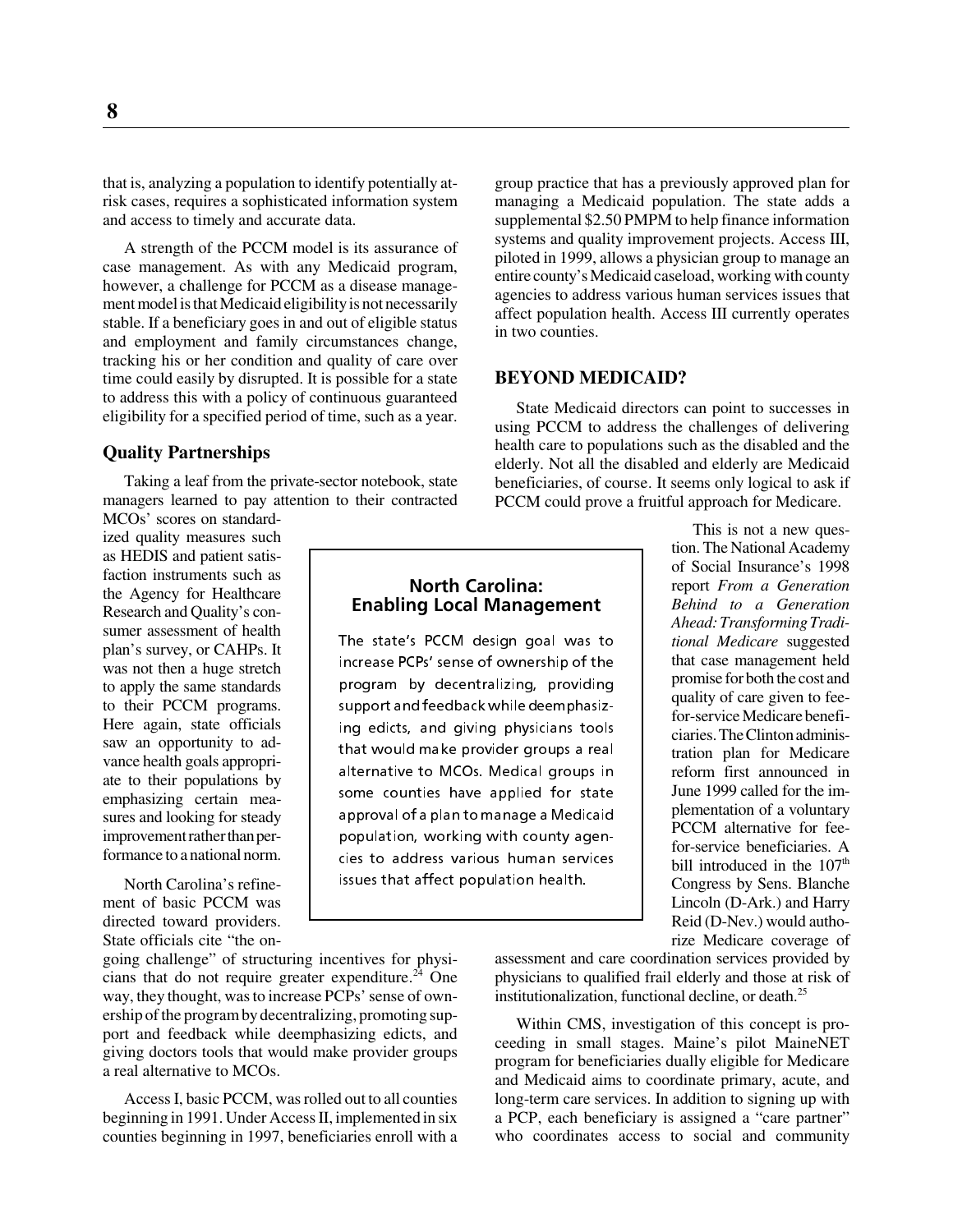services as well as assisting the beneficiary in choosing and managing long-term care services. Other states are also considering a PCCM approach to serving dual eligibles; they are concerned, however, that current law (or its current interpretation) prohibits them from requiring case management—perceived as a restriction—on Medicare beneficiaries under fee-for-service.

The BBA authorized a case demonstration in Medicare, and HCFA in January 2001 announced the selection of 15 sites for a pilot project designed to test "whether paying for coordinated care services for Medicare fee-for-service beneficiaries with complex chronic conditions can yield better patient outcomes without increasing program costs."<sup>26</sup> The sites, hospitals and other medical centers, each submitted a proposal detailing a specific chronic care program—for conditions such as congestive heart failure or cancer—that could benefit Medicare patients. This is thus a disease management rather than a full PCCM foray.

In preparation for the demonstration, HCFA commissioned a study of best practices in managed care. The resulting report suggested that a coordinated care program (whether focused on overall case management or more specific disease management) should

serve chronically ill persons at risk for adverse outcomes and expensive care . . . by (1) identifying those medical, functional, social, and emotional needs that increase their risk of adverse health events; (2) addressing those needs through education in self-care, optimization of medical treatment, and integration of care fragmented by setting or provider; and (3) monitoring patients for progress and early signs of problems.<sup>27</sup>

The authors concluded that a demonstration of a coordinated care approach in fee-for-service Medicare was feasible and appeared to have a reasonable chance of being cost-effective.

Examples of programs selected are QMED of McLean, Virginia, which will target cancer, and CorSolutions of Buffalo Grove, Illinois, which will focus on congestive heart failure. Pilot projects are being implemented on a rolling basis; each receives funding for four years and will be formally evaluated every two years. If the agency's evaluators find that the projects are indeed cost-effective and that quality of care and satisfaction are improved, the effective projects (or the effective aspects thereof) may be continued. The number of sites may be expanded. $^{28}$ 

To think about making PCCM a wholesale approach to fee-for-service Medicare naturally raises knottier policy questions than a demonstration does. One of the first is the issue of provider contracting. Medicare feefor-service is in essence an any-willing-provider system, wherein a physician willing to accept Medicare's fee schedule is accepted as a participant. PCCM may impose more obligations on a PCP, raising the possibility of physician opposition.

As discussed above, many Medicare beneficiaries are chronically ill, suffering multiple illnesses. Coordinating care for a patient in this category may require more time and effort than a PCP is willing to expend in exchange for a modest administrative fee. It may be that a form of case management that targets high-cost cases and utilizes professionals hired as case managers rather than practicing physicians will prove more suited to Medicare.

The idea has been raised that Medicare could contract with states to provide services to Medicare beneficiaries via existing PCCM programs. This would be a departure from the established practice of each program's independent purchasing but may be worthy of investigation—particularly at a time when the future participation of MCOs in Medicare+ Choice is in some doubt. An issue that would need to be resolved is the differences that currently exist in Medicaid-covered benefits from one state to another, which may exceed the regional differences in what is covered under Medicare.

Proponents praise PCCM as a model that gives the Medicaid beneficiary a medical home, encouraging a relationship with a particular physician who can coordinate care. Physicians, they say, like it for its sense of partnership and lack of risk, and patients like it because it offers choice. It can be effective in rural as well as urban settings. Finally, it provides structure and organization to the delivery system that supports quality improvement and accountability.

Not all of these claims would carry over to Medicare, which would face operational and public-relations challenges in modifying its basic fee-for-service premise —notably, that beneficiaries have had and always will have free choice of provider. PCPs are likely to find the demands that complex cases can impose more prevalent. Nevertheless, as policymakers question whether an uncontrolled fee-for-service model can survive the demands of the baby boomers, those who have experience with PCCM programs suggest that it may be provident to look to that model's strengths.

#### **THE FORUM SESSION**

The session for which this issue brief serves as background will examine the development of the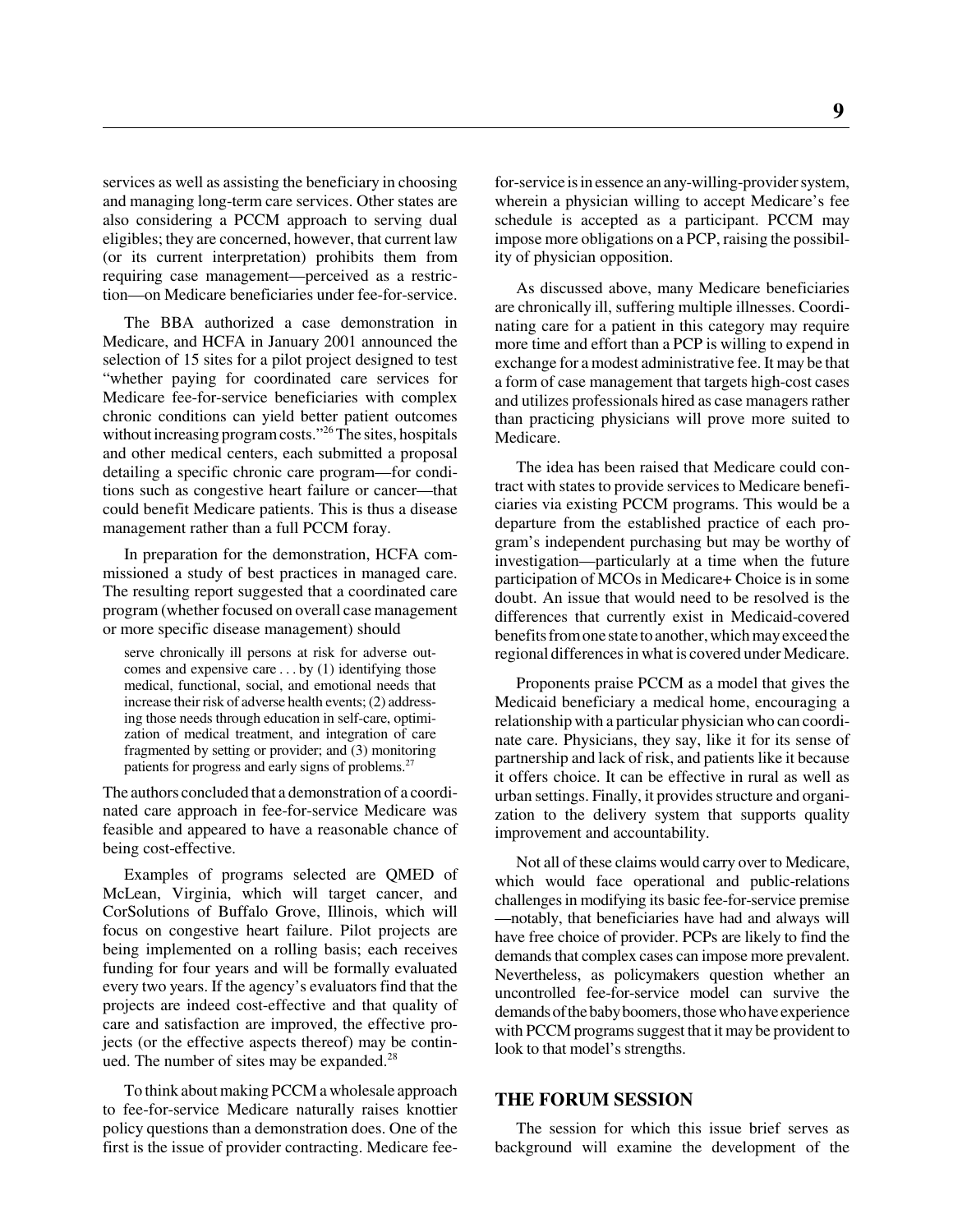PCCM model and various adaptations currently operating. **Vernon Smith, Ph.D.,** will give an overview of his extensive research into PCCM program operations. Smith is a principal with Health Management Associates and previously served as Medicaid director for the State of Michigan.

Representatives of two state PCCM programs—**L. Allen Dobson Jr., M.D.,** from North Carolina and **Rebecca Pasternik-Ikard** from Oklahoma—will describe how these programs are tailored to further state policy goals. Dobson, a family physician, is president of Cabarrus Family Medicine and serves as medical director of ACCESS II and III. Pasternik-Ikard is director of the SoonerCare program and care management services for the Oklahoma Health Care Authority.

**Christine Nye**, senior vice president, Medicare and Medicaid development, for Schaller Anderson, Inc., and former director of the HCFA Medicaid Bureau and the Wisconsin Medicaid program, will talk about extending the PCCM model beyond the Medicaid population. **Robert Berenson, M.D.,** former director of HCFA's Center for Health Plans and Providers and now senior advisor at the Academy for Health Services Research and Health Policy, will offer his comments on PCCM and Medicare.

Questions to be addressed include the following:

- What has prompted states to adopt the primary care case management model for their Medicaid populations? How has the model been refined over time to serve particular state policy goals?
- How does a PCCM approach differ from contracting with MCOs?
- Does PCCM furnish additional access by attracting more physicians as Medicaid providers than fee-forservice or managed risk? If so, why? What do physicians see as the model's strengths and weaknesses? Do specialists have a view different from that of primary care practitioners?
- How does PCCM foster provider accountability?
- Are primary care physicians the most appropriate case managers? What assistance might they need in managing complex cases?
- How has PCCM been modified to support disease management programs? How has it been expanded to include special-needs populations?
- What elements of PCCM might work to the benefit of the Medicare program? What legislative or regulatory changes would be necessary?

#### **ENDNOTES**

1. Health Care Financing Administration, "Medicaid Managed Care State Enrollment As of June 30, 2000," U.S. Department of Health and Human Services, Washington, D.C.; accessed March 6, 2001, at http://www.hcfa.gov/ medicaid/mcsten00.pdf.

2. Vernon Smith, telephone conversation with author, June 2001.

3. Balanced Budget Act of 1997, subtitle H, section 4702.

4. Vernon Smith, Terrisca Des Jardins, and Karin A. Peterson, *Exemplary Practices in Primary Care Case Management: A Review of State Medicaid PCCM Programs,* Center for Health Care Strategies, Inc., Princeton, New Jersey, June 2000, 19.

5. Charles Milligan, "States Building Second-Generation Primary Care Case Management Programs in Medicaid Managed Care, Competing against HMOs," *News and Strategies for Managed Medicare and Medicaid,* February 28, 2000, 6.

6. Milligan, "States Building," 6.

7. Beth Tortolani, telephone conversation with author, February 2001.

8. James M. Verdier and Cheryl G. Young, "Medicaid Managed Care Purchasing: What Works and What Doesn't," Center for Health Care Strategies, Inc., Princeton, New Jersey, 1999.

9. Kathleen A. Maloy et al., "Results of a Multi-Site Study of Mandatory Medicaid Managed Care Enrollment Systems: Implications for Policy and Practice," Appendix B, Center for Health Services Research and Policy, George Washington University, Washington, D.C., March 1999.

10. Milligan, "States Building," 7.

11. Smith, telephone conversation; Nikki Highsmith, telephone conversation with author, August 2001.

12. Tortolani, telephone conversation.

13. National Academy for State Health Policy, *Medicaid Managed Care: A Guide for States,* Portland, Maine, 1995, 24.

- 14. ConnectCare materials furnished by the state.
- 15. Smith, *Exemplary,* 32.
- 16. Smith, *Exemplary,* 34.

17. Mary Kenesson, "Medicaid Managed Care Enrollment Study," Center for Health Care Strategies, Inc., Princeton, New Jersey, 1997, 1.

18. Harriette B. Fox, "An Analysis of States' Medicaid Managed Care Enrollment Policies Affecting Children, 1996- 1999," Maternal and Child Health Policy Research Center, Washington, D.C., 2000, 10.

19. Smith, *Exemplary,* 44.